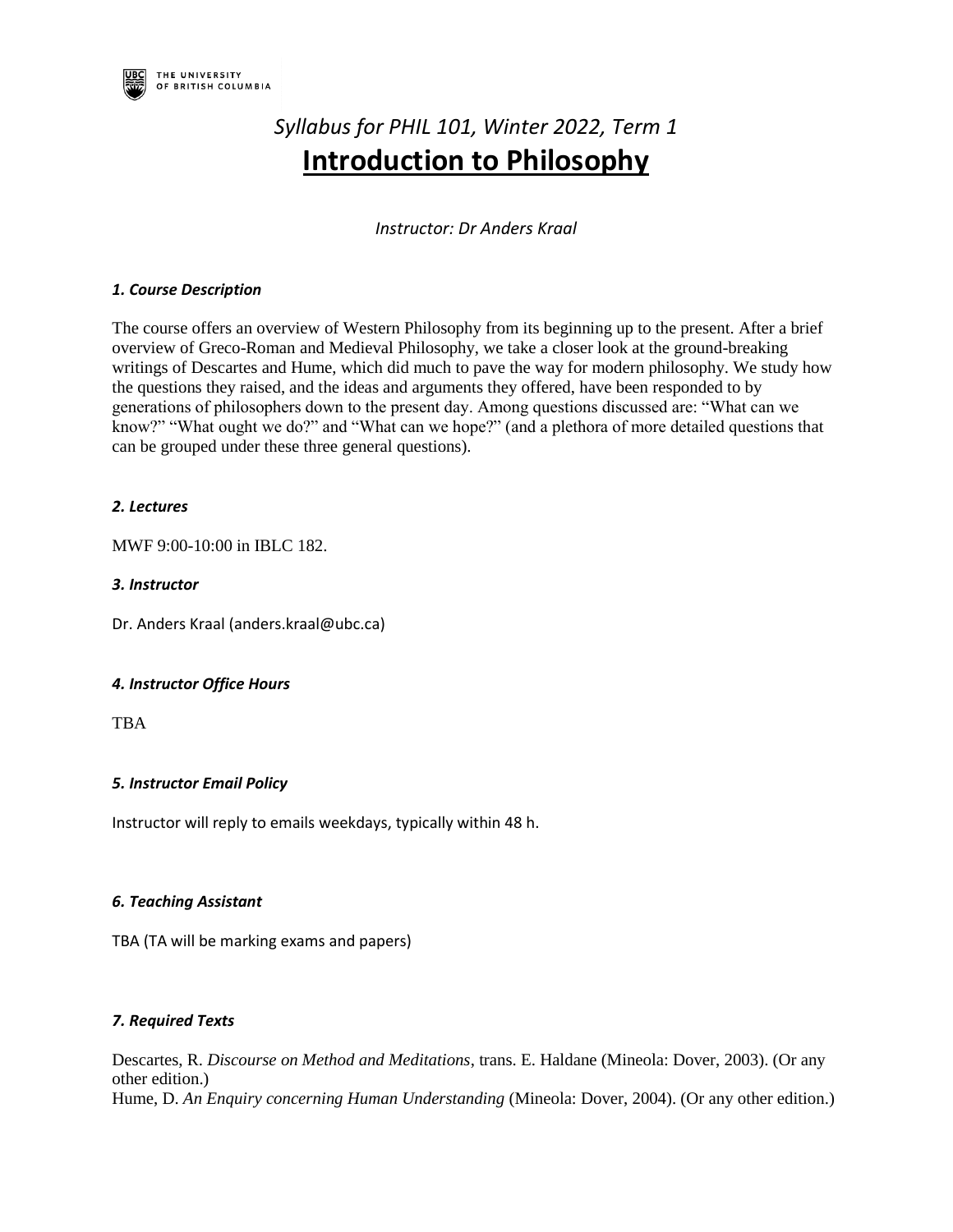\*The above books will be available in the UBC bookstore at very affordable prices. They are also accessible online for free.

#### *8. Course Requirements*

| Assignment         | <b>Percentage Worth</b> |  |  |
|--------------------|-------------------------|--|--|
| In-Class Exam (x2) | $20\%$ (x2)             |  |  |
| Take-Home Paper    | 20%                     |  |  |
| Final Exam         | 40%                     |  |  |

For dates, see the Schedule.

In the in-class exams you will be asked to provide answers to questions dealing with matters brought up in class prior to the date of the exam. If you miss the in-class exam you will automatically be assigned 0 points unless you provide the TA with an UBC Academic Calendar approved rationale for doing a makeup exam (this is to be provided within 1 week of the day of the exam).

In the take-home paper, you will be asked to write a 3-4 page text in response to one or more questions about material covered in class. The prompt for this paper will be posted on Canvas 1 week before the due date, and is to be submitted on Canvas. A missed assignment will automatically receive 0 points. Late assignments will not be accepted, unless you provide the TA with a UBC Academic Calendar approved rationale for an extended deadline (this is to be provided within 1 week of the day of the fixed deadline).

The final exam will be held during UBC's final examinations period. A missed final exam will be assigned a grade point of 0 unless an explanation is provided that is acceptable by the standards of the UBC Academic Calendar (in which case there will be opportunity for a make-up exam).

## *9. Lecture Recordings*

If the class is online, lectures will be recorded and uploaded for easy student access.

#### **10. Learning Outcomes**

At the end of the course the student will be expected to:

- i. Be familiar with the general trajectory of Western Philosophy from its beginning up to the present day
- ii. Understand and be able to explain in more detail some specific ideas, arguments, and projects in Descartes' *Meditations* and Hume's *Enquiry*
- iii. Understand and be able to explain how these ideas, arguments and projects impacted subsequent philosophy up to the present day
- iv. Be familiar with general methodological approaches and styles of reasoning characteristic of Western Philosophy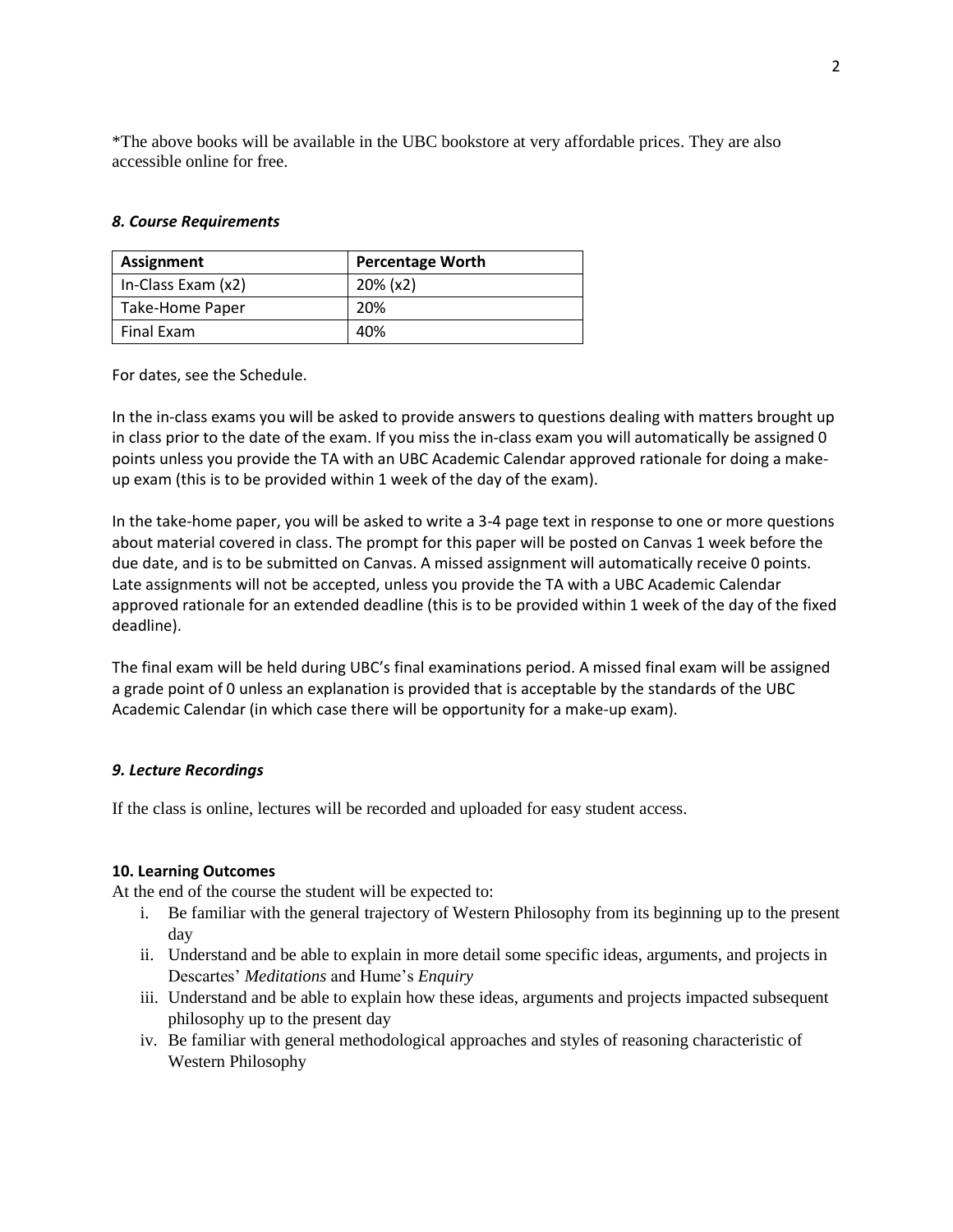#### *11. Marking Parameters*

Your mark in this course will be a function of three main factors: 1) your performance on the examinable momenta *relative to your peers*, 2) your comprehension of the course material, 3) demonstration of skill in assessing and evaluating philosophical ideas.

## *12. Marking Scale*

| A+ | 90-100% | B+ | 76-79% | C+   | 64-67% | D | 50-54% |
|----|---------|----|--------|------|--------|---|--------|
| A  | 85-89%  | B  | 72-75% |      | 60-63% |   | 0-49%  |
| А- | 80-84%  | В- | 68-71% | $C-$ | 55-59% |   |        |

The degree of difficulty on the examinable momenta will be set so as to *aim* at a class average outcome that by and large conforms to the department average for this course down the years, which is in the range 68%-75%, i.e., in the B/B- range. Upwards scaling may be used to this effect.

#### *13. Policy on Review of Marked Work*

Marks on exams and papers will be posted on canvas. Feedback on expected outcomes of exams and papers will be provided (typically by the Instructor) in so-called Feedback Sessions. Any concerns about the marking of a paper or exam should be submitted to the marker (typically the TA) *via email*, and will be responded to (typically by the TA) *via email*.

#### **14. Plagiarism (from the UBC Academic Calendar)**

Plagiarism, which is intellectual theft, occurs where an individual submits or presents the oral or written work of another person as his or her own. Scholarship quite properly rests upon examining and referring to the thoughts and writings of others. However, when another person's words (i.e. phrases, sentences, or paragraphs), ideas, or entire works are used, the author must be acknowledged in the text, in footnotes, in endnotes, or in another accepted form of academic citation. Where direct quotations are made, they must be clearly delineated (for example, within quotation marks or separately indented). Failure to provide proper attribution is plagiarism because it represents someone else's work as one's own. Plagiarism should not occur in submitted drafts or final works. A student who seeks assistance from a tutor or other scholastic aids must ensure that the work submitted is the student's own. Students are responsible for ensuring that any work submitted does not constitute plagiarism. Students who are in any doubt as to what constitutes plagiarism should consult their instructor before handing in any assignments. See als[o http://www.calendar.ubc.ca/Vancouver/index.cfm?tree=3,54,111,959](https://www.mail.ubc.ca/owa/redir.aspx?C=B-3ptwWTfR4VwFHemOMTx2sBIif-5klVD5WEO5CvwtMuOtEW5tLTCA..&URL=http%3a%2f%2fwww.calendar.ubc.ca%2fVancouver%2findex.cfm%3ftree%3d3%2c54%2c111%2c959)

## *16. UBC Values and Policies (from the UBC Academic Calendar)*

UBC provides resources to support student learning and to maintain healthy lifestyles but recognizes that sometimes crises arise and so there are additional resources to access including those for survivors of sexual violence. UBC values respect for the person and ideas of all members of the academic